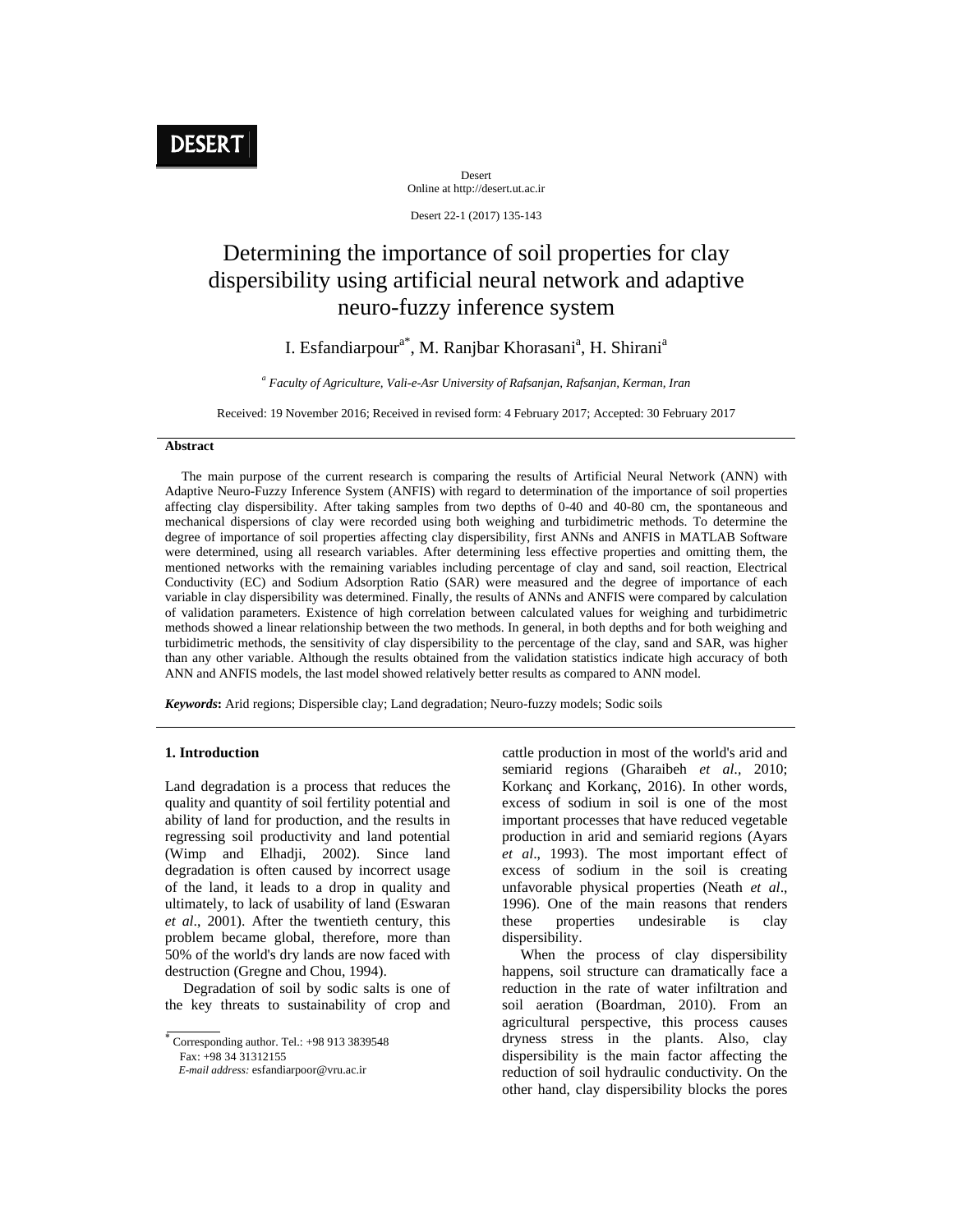below the soil surface and increases surface crust formation (Agassi *et al.*, 1981; McIntyre, 1985) and as a result of surface crust formation, inter-rill erosion caused by rain water rises (Ithaca *et al*., 1983). Similarly, clay dispersibility can cause cavities and channels in the soil that eventually lead to the formation of deep water-tracks. In addition, the transfer of different contaminants (such as pesticides) to the surface water and groundwater by clay particles creates serious environmental problems (Barin, 1984).

 Igwe and Udegbuhnam (2008) determined some soil properties that are effective on clay dispersion in the Ultisols of Nigeria. These properties included the amount of organic carbon, soil pH, exchangeable calcium, exchangeable acidity, cation exchange capacity, SAR, and the amount of clay and silt. They also stated that the use of organic matter could be effective in reducing the dispersion of clay.

 Etana *et al*. (2009) investigated clay dispersibility and particle transport as affected by shallow tillage and mouldboard ploughing in five Swedish long-term reduced tillage experiments and concluded that readily dispersible clay and particle transport were significantly lower for shallow tillage than for mouldboard ploughing. They also argued that shallow tillage generally produced positive environmental effects without negative effects on crop yield because of reducing clay dispersibility, especially on soils with high clay content.

 Using fuzzy logic, Zorluer *et al*. (2010) studied clay dispersibility in the soils of west Antalya in Turkey and stated that the results of this method in identifying features of dispersing clay soils are more realistic and more acceptable than the results obtained from previous researches.

 Paradelo *et al*. (2013) stated that application of sodium or potassium salts deteriorated the degree of soil aggregation, with increased bulk density and clay dispersibility values, whereas amendment with manure or calcium salts ameliorated soil aggregation, with decreasing bulk density and clay dispersibility. Liu *et al.* (2016) shown that alkaline saline conditions (high  $pH$  and  $Na<sup>+</sup>$  saturation) facilitate the formation of water dispersible clays in soils. Besides, Kumari *et al*. (2017) declared that water dispersible clays strongly and positively correlated with exchangeable monovalent cations and clay content in soils of Denmark.

 According to the results of the above mentioned studies, it can be understood that the general focus of these studies is on the identification and the importance of clay dispersion and how clay particles disperse. In other words, a study that examines the importance of properties influencing the dispersion of clay particles can be hardly found. Consequently, the main objective of the present study is to determine the importance of soil properties affecting clay dispersibility in the soils of pistachio orchards of Bayaz area in Anar using ANN and ANFIS models.

# **2. Materials and Methods**

Bayaz area, a part of Anar in Kerman province, Iran, with an area of 625 ha was selected for this study. This region is located between latitudes of  $30^{\circ}$  40' 9" and  $30^{\circ}$  41' 50" N and longitudes of 55° 30' 47'' and 55° 32' 24'' E (Fig.1), and it has an average elevation of 1152 m a.s.l. The region has a dry climate and its average annual rainfall over a period of 20 years (from 1994- 2013) is 80.3 mm. The minimum and maximum average annual temperatures of the region in the same period are -10 and 40 °C, respectively. Current land use of the area is pistachio orchards with an average age of about 35 years.

 First, geographical coordinates of 100 observation points in a regular grid pattern with dimensions of 250 by 250 m were obtained using Global Positioning System (GPS). Then, sampling was performed at each observation point, from depths of 0-40 and 40-80 cm using an auger.

 After transferring the samples to the laboratory, they were air-dried and passed through a 2 mm sieve. Soil samples were analyzed to determine particle-size distribution (hydrometer method), calcium-carbonate equivalent (HCl treatment or titrimetric method), soil reaction (saturated paste), EC (saturated extract at 25 °C), percentage of coarse fragments (by volume), and soluble sodium, calcium and magnesium in saturation extract (by an atomic absorption spectrophotometer) (Soil Survey Staff, 1996). Then, using the amounts of soluble cations, the numerical value of the SAR was calculated. To measure clay dispersibility, both spontaneous and mechanical methods (Rengasamy, 1984) were used and the amount of dispersed clay was measured by two methods of weighting and using a turbidimetric device.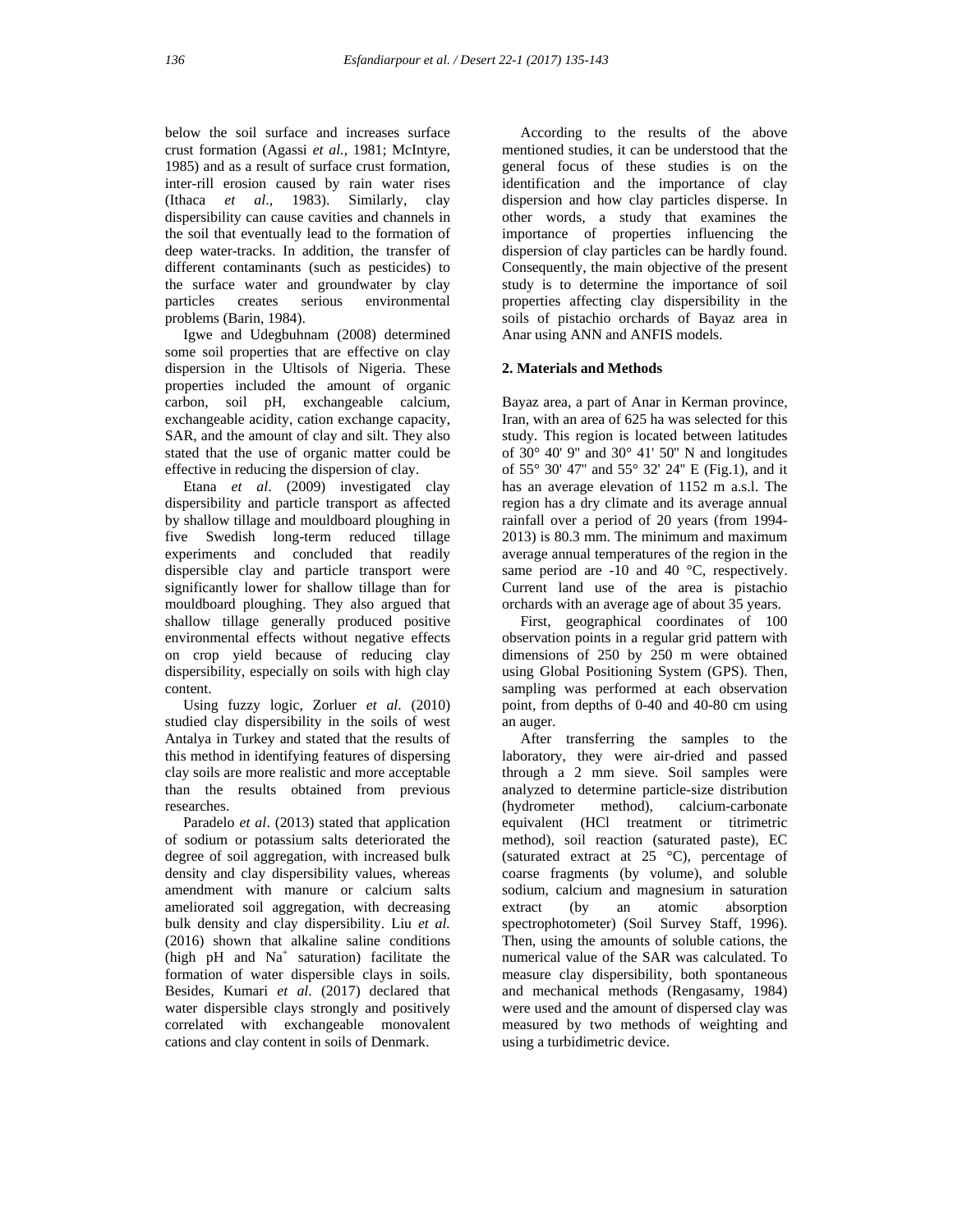

Fig. 1. Location of the study area in the Bayaz region, southeast Iran

#### 2.1. Analyses of ANN

First, the ANN model with all measured variables (including the percentage of clay, sand, coarse fragments, and saturation moisture, EC, SAR and pH) was created and trained. Then, insignificant variables were excluded by the sensitivity analysis test. The importance of input variables was evaluated according to the following steps (Shirani et al., 2015):

1- The coefficient of determination  $(R^2)$  was calculated by exercising all entries (for all data or training data).

2- O One desired variable was s selected a and removed from input variables and re-modeling with the remaining variables was done and the coefficient of determination  $(R^{2*})$  was calcul lated again.

3- The difference between the coefficients calculated in  $(1)$  and  $(2)$  was obtained by the following equation:

$$
\Delta R^2 = R^2 - R^{2^*} \tag{1}
$$

4- The importance of removed variable, i.e., variable importance (VI), was calculated from the following equation:

$$
VI = \frac{\Delta R^2}{R^2} \tag{2}
$$

the variables. After comparing the importance of required variables, the percentage of coarse fragments and saturation moisture were excluded because they had a negative impact. This means that by removing these variables, modeling precision was increased. Then, the ANN model with five variables, including percentage of clay, percentage of sand, SAR, EC and soil reaction, which had a higher level of f importance as model inp puts, in both study depths, was used. Finally, the order of importance of the remaining variables (input variables of the ANN model) was determined according to the steps mentioned above. These four steps were performed for each of

spontaneous and mechanical methods were used and in each method, dispersed clay was once measured by weighing and measured once more by turbidimetric device, so the number of variables used for the purpose of ANN method consists of four variables for each depth (a total of eight targets) whose details are given in Table 1. After writing the required commands in MATLAB software and carrying out trial and error test, suitable networks were designed and chosen. The coefficient of determination  $(R^2)$ was used to evaluate the network. In order to assess the importance of variables, the training da determination in all models was over 90 percent. Because to measure clay dispersibility, both ata was used whose coefficien nt of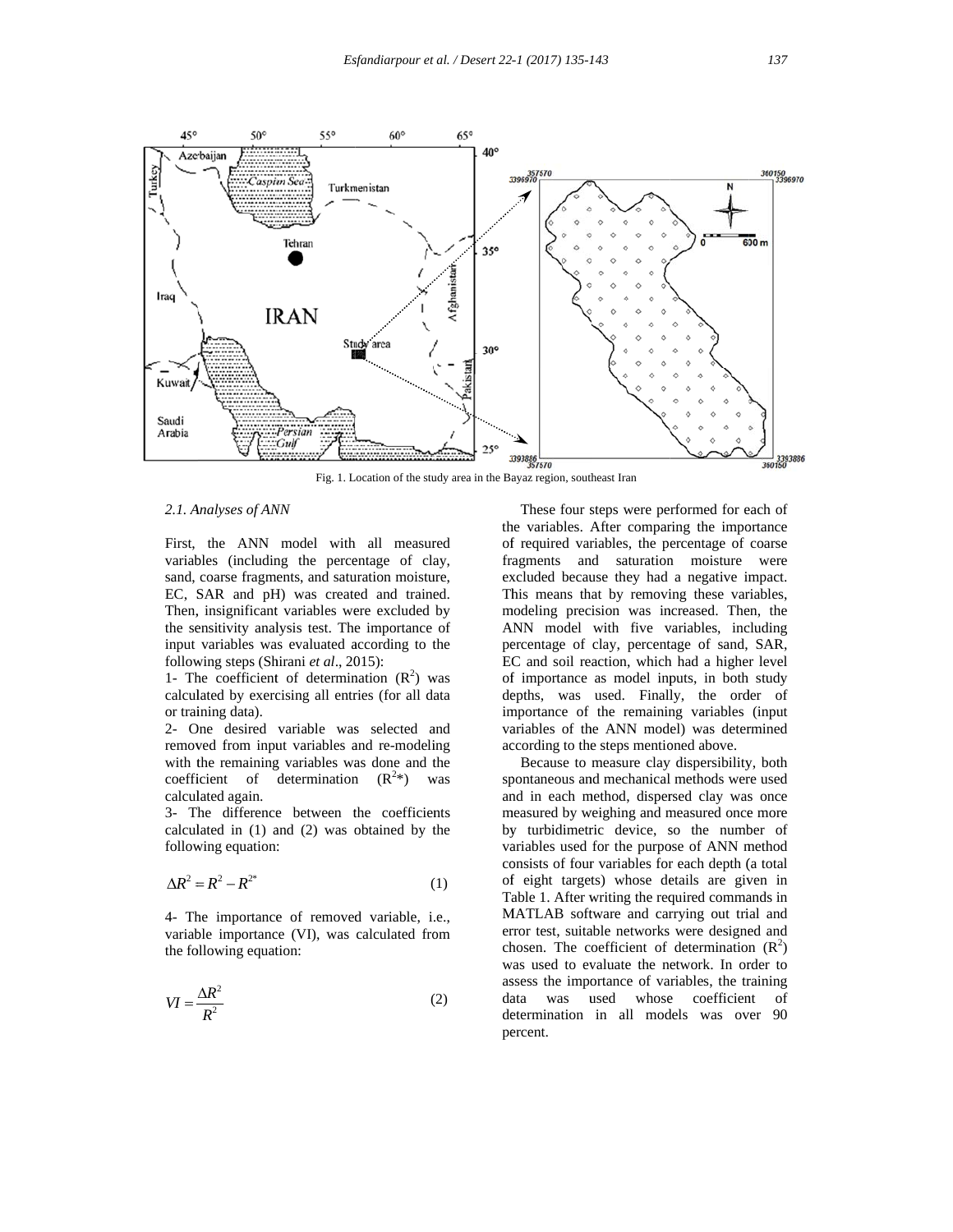|                    | Method <sup>A</sup> | No. of        | No. of       | Normalization   | Kind of           | No. of neurons                      | Training        |
|--------------------|---------------------|---------------|--------------|-----------------|-------------------|-------------------------------------|-----------------|
| Depth (cm)         |                     | training data | testing data | method          | <b>ANN</b>        | in hidden layer                     | algorithm       |
|                    | $S-W$               | 85            | 15           | $LT^B$          | SLFF <sup>D</sup> | 10                                  | LM <sup>F</sup> |
|                    | $S-T$               | 85            | 15           | WN <sup>C</sup> | <b>SLFF</b>       | 10                                  | LM              |
| $\frac{4}{ }$<br>é | $M-W$               | 85            | 15           | WN              | $D LFF^E$         | 4 in first and 5<br>in second layer | LM              |
|                    | $M-T$               | 85            | 15           | LT              | <b>SLFF</b>       | 14                                  | LM              |
|                    | $S-W$               | 85            | 15           | WN              | <b>SLFF</b>       | 15                                  | LM              |
|                    | $S-T$               | 85            | 15           | WN              | <b>SLFF</b>       | 14                                  | LM              |
| 40-80              | $M-W$               | 85            | 15           | WN              | <b>DLFF</b>       | 7 in first and 5<br>in second layer | LM              |
|                    | $M-T$               | 85            | 15           | WN              | <b>SLFF</b>       | 14                                  | LM              |

Table 1. Topology for ANNs used for different methods in each of the study depths

<sup>A</sup> S-W: Spontaneous-Weighing; S-T: Spontaneous-Turbidimetric; M-W: Mechanical-Weighing; M-T: Mechanical-Turbidimetric  $B$  Linear transformation (data were converted in  $[-1, +1]$ )

C Without normalization

D Single layer Feed Forward

E Double layer Feed Forward

F Levenberg-Marquardt.

#### *2.2. Analyses of ANFIS*

ANFIS model automatically determines the parameters of membership functions. In fact, this model is trained by a set of training data consisting of input and output (target) - such as ANNs- and optimizes the parameters of membership functions. In general, the parameters of membership functions are computed in a way that the fuzzy inference system is adapted on a set of input–output (target) data. In this section, the subtractive clustering techniques were used to create the initial fuzzy inference system. Table 2 shows different parameter types and their values used for training ANFIS.

Table 2. Different parameter types and their values used for training ANFIS

| ANFIS parameter type              | ANFIS (Subtractive clustering) |
|-----------------------------------|--------------------------------|
| Membership function type          | Gaussian                       |
| Number of membership functions    |                                |
| Output membership function        | Linear                         |
| Number of training data           | 85                             |
| Number of testing data            | 15                             |
| Number of fuzzy rules or clusters |                                |

#### *2.3. Validation of the results*

To evaluate and compare the results of two models of ANN and ANFIS with each other, the regression plot of the estimated values for each objective test specimens (data not used in the model) and corresponding actual (observed) values were plotted and statistical validation of each model, including the coefficient of determination  $(R^2)$ , adjusted coefficient of determination  $(R^2_{adj})$  (Ezekiel, 1930), Root Mean Squares Error (RMSE) (Farifteh *et al*., 2007) and relative RMSE (RMSE') (Park and Vlek, 2002) were calculated.

# **3. Results and Discussion**

Statistical description of the studied samples is given in Table 3 which indicates high levels of sand, and lower levels of clay in the region in both study depths. However, salinity and SAR in the second depth has increased compared to the first depth. This is while the soil reaction rate is low and the changes in both depths are constant. The overall variability of the variables can be assessed by examining their coefficient of variation (CV). The CVs less than 10% indicate a low variability of the properties and the CVs of more than 90% indicate a high variability (Wei *et al*., 2008). According to Table III, soil reaction has the lowest CV among the studied soil properties. Perhaps the calcareous nature of the soils of the region (Vahdati Daneshmand, 1990) as well as the buffering properties of soil can be regarded as a reason for this. However, with the exception of soil reaction, other studied properties (except spontaneously dispersible clay by weighing method in the second depth) have showed moderate CV. A possible reason for the high variability of spontaneously dispersible clay in the weighing method can be different behavior of dispersible clay of the soil in wet and dispersion conditions. Amezketa *et al*. (2003) have presented the similar argument in this regard.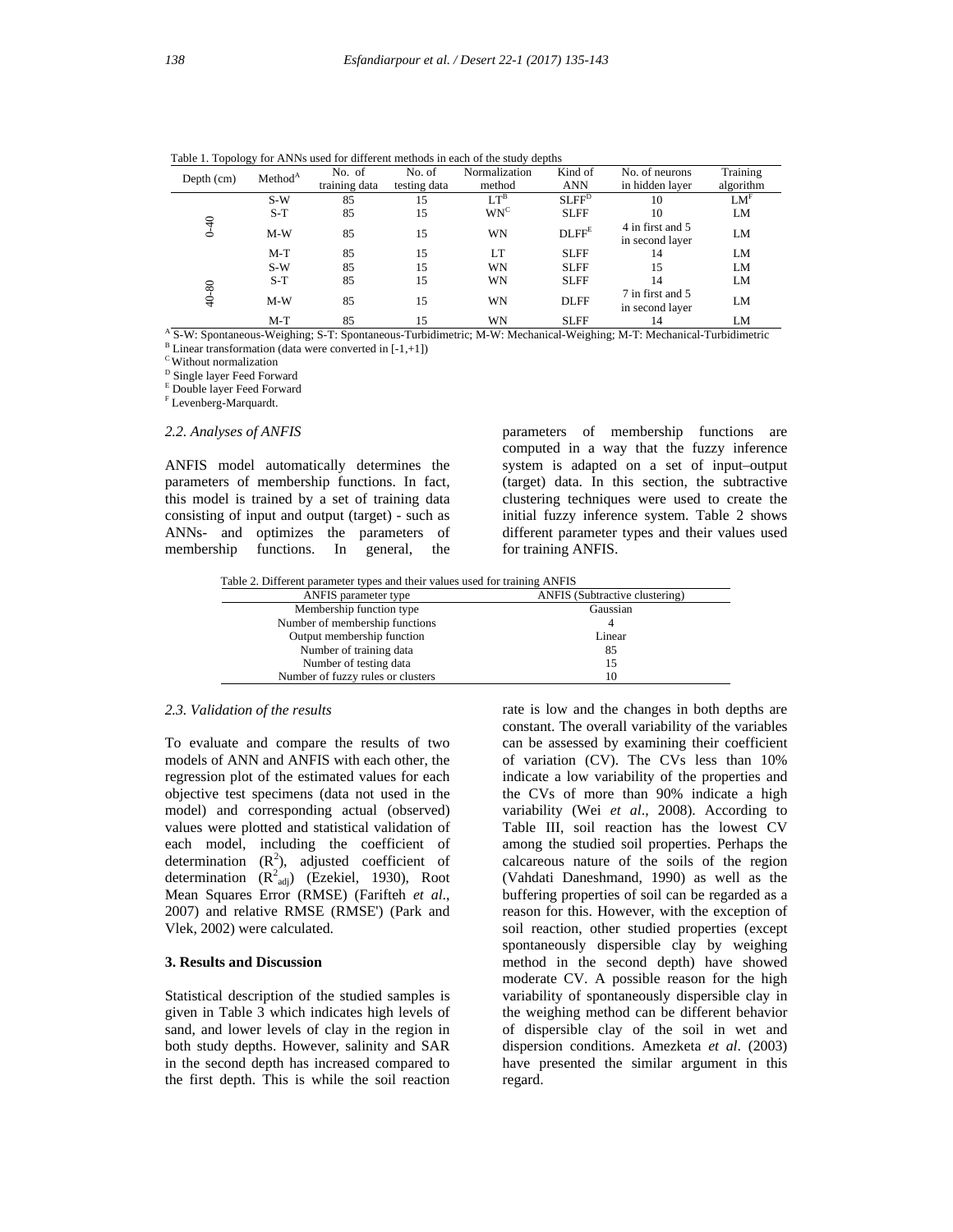Table 3. Summary statistics of the studied soil properties for both sampling depths

| Variable <sup>A</sup>             | Depth $(cm)$ | Mean  | Median | Variance | Min.  | Max.   | Skewness | $\overline{({\%})}$ $\overline{CV}^B$ | P-value  |
|-----------------------------------|--------------|-------|--------|----------|-------|--------|----------|---------------------------------------|----------|
| Clay $(\% )$                      | $0 - 40$     | 12.80 | 12.00  | 24.00    | 2.00  | 24.50  | 0.40     | 38.30                                 | 0.140    |
|                                   | $40 - 80$    | 14.30 | 14.00  | 50.10    | 2.00  | 44.00  | 0.90     | 49.40                                 | 0.120    |
|                                   | $0 - 40$     | 66.10 | 67.00  | 100.30   | 41.00 | 88.00  | $-0.30$  | 15.10                                 | 0.630    |
| Sand $(\% )$                      | $40 - 80$    | 57.00 | 59.00  | 247.20   | 21.00 | 87.50  | $-0.40$  | 27.50                                 | 0.520    |
| Silt( %)                          | $0 - 40$     | 21.00 | 19.70  | 69.10    | 3.00  | 48.50  | 0.60     | 39.50                                 | 0.370    |
|                                   | 40-80        | 28.60 | 26.50  | 162.20   | 7.50  | 62.50  | 0.60     | 44.60                                 | 0.380    |
|                                   | $0 - 40$     | 7.84  | 7.83   | 0.02     | 7.45  | 8.11   | $-0.17$  | 1.97                                  | 0.810    |
| pH                                | $40 - 80$    | 7.84  | 7.85   | 0.02     | 7.45  | 8.19   | $-0.39$  | 1.89                                  | 0.690    |
| SDC <sub>W</sub>                  | $0 - 40$     | 1.14  | 0.97   | 0.95     | 0.01  | 5.37   | 1.72     | 63.85                                 | $0.025*$ |
|                                   | $40 - 80$    | 2.38  | 1.42   | 6.00     | 0.01  | 28.36  | 2.36     | 102.94                                | $0.010*$ |
|                                   | $0 - 40$     | 1.68  | 1.32   | 1.70     | 0.26  | 5.39   | 0.97     | 77.70                                 | $0.045*$ |
| $SDC_T$                           | $40 - 80$    | 3.66  | 3.54   | 7.61     | 0.29  | 50.34  | 3.03     | 75.37                                 | $0.001*$ |
| MDC <sub>w</sub>                  | $0 - 40$     | 2.42  | 1.91   | 3.97     | 0.01  | 9.38   | 1.27     | 82.33                                 | 0.053    |
|                                   | 40-80        | 2.51  | 2.02   | 4.88     | 0.05  | 10.63  | 1.26     | 88.01                                 | 0.055    |
|                                   | $0 - 40$     | 3.60  | 2.73   | 8.54     | 0.52  | 16.35  | 2.15     | 81.40                                 | $0.001*$ |
| $MDC_T$                           | 40-80        | 4.00  | 2.90   | 11.34    | 0.52  | 18.70  | 1.73     | 84.18                                 | $0.012*$ |
| EC                                | $0 - 40$     | 9.30  | 8.50   | 16.90    | 2.20  | 28.40  | 1.30     | 44.10                                 | 0.200    |
| $(dS \, m^{-1})$                  | 40-80        | 10.30 | 9.80   | 15.00    | 2.30  | 27.60  | 1.10     | 37.40                                 | 0.450    |
| <b>SAR</b>                        | $0 - 40$     | 47.50 | 42.90  | 583.20   | 6.20  | 139.50 | 1.70     | 50.70                                 | 0.150    |
| $\rm (mmol\ L^{\text{-}1})^{0.5}$ | 40-80        | 60.20 | 55.30  | 1017.40  | 8.10  | 202.00 | 1.40     | 52.90                                 | 0.230    |

\*Significant at *P*< 0.05 by Kolmogrov-Smirnov test.<br>A SDC<sub>W</sub>= spontaneous dispersion of clay using weighing method, SDC<sub>T</sub> = spontaneous dispersion of clay using turbidimetric method,  $MDC_W$  = mechanical dispersion of clay using weighing method,  $MDC_T$  = mechanical dispersion of clay using turbidimetric method, EC = electrical conductivity, SAR = sodium adsorption ratio. <sup>B</sup> Coefficient of variation.

 Generally, a high correlation between numerical values calculated by the two methods of weighing and turbidity measurement (spontaneous or mechanical), indicates a linear relationship and many similarities between the

two methods (Fig. 2). In this connection, Kay *et al*. (1994), Pavanelli and Pagliarani (2002), Czyz *et al*. (2002) and Etana *et al*. (2009) have obtained similar results.



Fig. 2. Regression relationship between weighing and turbidimetric methods at depths of 0-40 (left) and 40-80 (right) cm

 By identifying the effect of input variables on the prediction of the target variable, we can

assess the importance of each input variable. For this reason, the importance of the input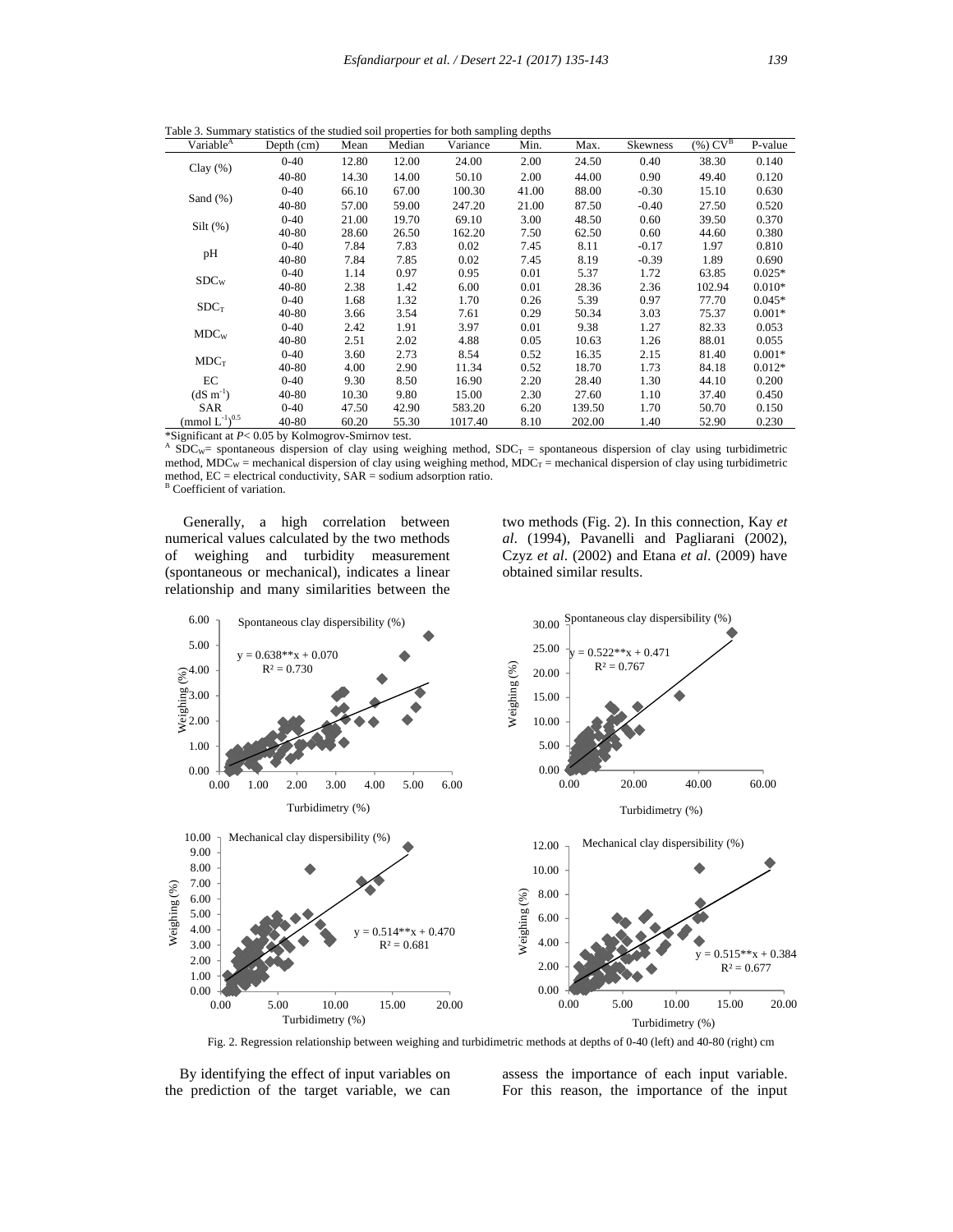variables on spontaneous and mechanical dispersible clay was investigated by the weighing and turbidimetric methods in the depths of 0-40 and 40-80 cm (as output parameters) and the results are given in Table 4.

 As Table 4 shows, spontaneously dispersible clay, by weighing and turbidimetric methods in the first depth, has the highest sensitivity to EC, SAR and the percentage of sand. It has the lowest sensitivity to the percentage of clay and soil reaction. Irrigation management (irrigation with saline waters) and the use of mineral fertilizers (such as ammonium sulfate, potassium sulfate, urea and ammonium nitrate)

and organic fertilizers (such as chicken and cow manures) with relatively high salinity coefficients may be the reason for more sensitivity to the EC in this depth. In other words, water evaporation from the surface of the soil results in the salts remaining on the surface and local saltiness of the soil and this increases the range of the EC change in the first study depth (Table 3). As a result, more salts on the soil surface have increased the effects of salinity. In addition, Jones (1964) has stated that the increase in osmotic pressure due to increased salinity, can affect the movement of clay particles, resulting in their dispersion.

Table 4. The importance of ANN's and ANFIS's input variables on the percentage of spontaneous and mechanical dispersible clays using weighing and turbidimetric methods at depths of 0-40 and 40-80 cm

| Model        | Depth $(cm)$ | Method <sup>A</sup> | $EC^B$ | SAR <sup>C</sup> | Sand  | pH    | Clay  |
|--------------|--------------|---------------------|--------|------------------|-------|-------|-------|
|              |              | $S-W$               | 0.313  | 0.288            | 0.272 | 0.081 | 0.046 |
|              | $0 + 0$      | $S-T$               | 0.327  | 0.125            | 0.459 | 0.052 | 0.037 |
|              |              | $M-W$               | 0.136  | 0.274            | 0.265 | 0.153 | 0.172 |
|              |              | $M-T$               | 0.145  | 0.180            | 0.178 | 0.152 | 0.345 |
| <b>ANN</b>   |              | $S-W$               | 0.111  | 0.132            | 0.334 | 0.073 | 0.350 |
|              |              | $S-T$               | 0.139  | 0.197            | 0.326 | 0.012 | 0.326 |
|              | 40-80        | $M-W$               | 0.109  | 0.314            | 0.239 | 0.022 | 0.316 |
|              |              | $M-T$               | 0.139  | 0.301            | 0.182 | 0.051 | 0.327 |
|              |              | $S-W$               | 0.400  | 0.160            | 0.090 | 0.040 | 0.310 |
| <b>ANFIS</b> | $0 - 40$     | $S-T$               | 0.350  | 0.110            | 0.100 | 0.070 | 0.370 |
|              |              | $M-W$               | 0.150  | 0.210            | 0.100 | 0.110 | 0.430 |
|              |              | $M-T$               | 0.170  | 0.250            | 0.160 | 0.060 | 0.360 |
|              |              | $S-W$               | 0.220  | 0.200            | 0.140 | 0.030 | 0.410 |
|              |              | $S-T$               | 0.270  | 0.210            | 0.140 | 0.080 | 0.300 |
|              | 40-80        | $M-W$               | 0.120  | 0.220            | 0.160 | 0.110 | 0.390 |
|              |              | $M-T$               | 0.090  | 0.210            | 0.190 | 0.070 | 0.440 |

 $^{\text{A}}$  S-W: Spontaneous-Weighing; S-T: Spontaneous-Turbidimetric; M-W: Mechanical-Weighing; M-T: Mechanical-Turbidimetric <sup>B</sup> Electrical conductivity

<sup>C</sup> Sodium adsorption ratio

The use of organic fertilizers (in the form of 40-50 cm fertilizer pits) in pistachio orchards in the region under study (Alipour and Hosseinifard, 2006) has caused the clay particles to have a less effective role than other variables in the first depth and in the spontaneous method; because organic materials play an important role in the stability of soil structure and soil aggregates (Tisadle and Oades, 1982; Emerson, 1983; During and Chaney, 1984; Goldberg *et al*., 1990; Kretzscmar *et al.,* 1993) and formation of exchangeable surfaces with negative charge (Evelyn *et al*., 2004). Although organic materials gain some positive charge due to protonation of the amine groups, it is very small and negligible (Duxbury *et al.,* 1989). In other words, the proprietary charge of organic materials is negative. Although clay particles also have a net negative charge, in the race to establish links with sodium cations, organic materials are winners (Evelyn *et al*., 2004). Fuller *et al.* (1995) and Paradelo *et al*. (2013) have also highly stressed the role of fertilizer management (especially organic fertilizer) in the amount of dispersion of clay particles. High sensitivity of spontaneously dispersible clay to SAR (Table 4) can be linked to the high level of this property in the soils of study region (Table 3). In other words, when in the sodic soils, SAR is very high, the dispersion of clay particles occurs spontaneously (Amezketa *et al.,* 2003).

 In the second study depth (40-80 cm), the importance of clay percentage of soil in clay dispersion has significantly increased over the importance of EC, which was considered as an important soil property in the first depth (Table 4). Increase in the clay percentage from the surface to the depth (Table 3) can be regarded as the probable cause of this issue. In their studies, Rashad and Dultz (2007) have also identified the percentage of clay particles as the major factor in the degree of clay dispersion.

 In general and in mechanical method (weighing and turbidity measurement) for both depths, clay percentage and SAR of the soil have the greatest importance in the dispersibility of clay particles (Table 4). As noted above, on one hand, corrosion in the mechanical method (Rengasamy *et al*., 1984) and on the other, more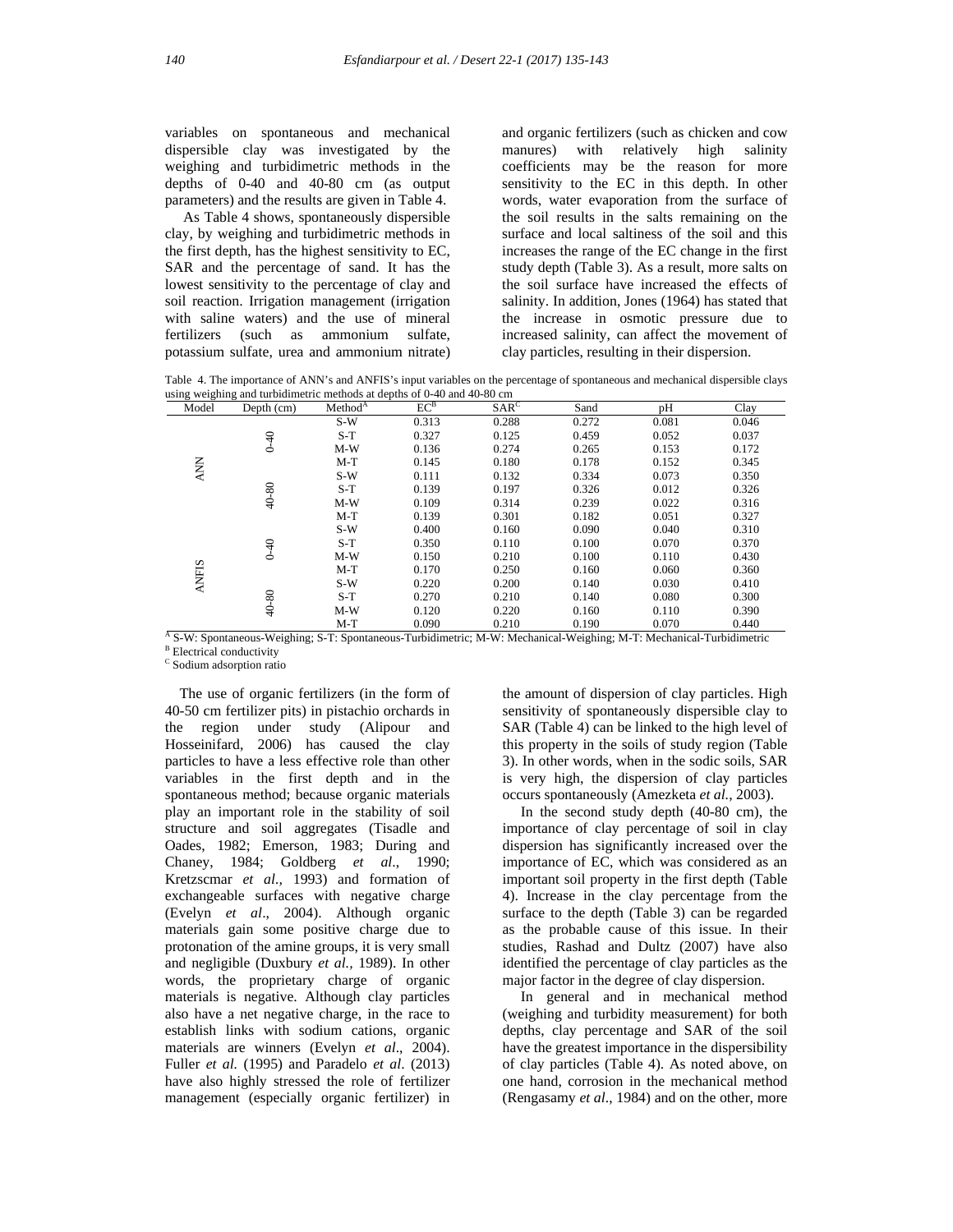water flow between clay particles (Sumner, 1993), cause the water to cover greater a number of sodium ions and disperse more clay particles. Similarly, a large amount of waterdispensed sodium ions hinders the effectiveness of organic matter in the flocculation of clay particles. However, reduction of the amount of organic materials from the surface to the soil depth also should not be neglected in this regard. Amezketa *et al.* (2004) stated that in the mechanical method, newer surfaces of the soil aggregates or peds are subject to dispersion due to the breakdown. In addition to all the above, the increase in the amounts of clay percentage and SAR from the surface to the soil depth (Table 3) could be effective in explaining the reason of the mentioned sensitivity process. However, the results of sensitivity analysis in ANN model (Table 4) suggest that the amount of dispersible clay enjoys low sensitivity as compared to soil reaction. Limited range of pH changes (Table 3) is the affecting factor on insignificance of this variable in the studied area. A glance at Table 3 reveals the fact that the soils in the area are mainly calcareous (Vahdati Daneshmand, 1990) and the rate of their pH change is limited (i.e., 7.5-8.3).

 An overview of Table 4 shows that the percentage of sand particles has a significant role in clay dispersion. High amounts of sand in the studied area (Table 3) could be a possible reason for this, because the lack of electric charges in the sand particles destroys soil structure. In fact, weakening of soil structure causes low resistance of particles against dispersion, which results in an increase in the dispersion.

 The results of ANFIS, which are presented in Table 4, show their high concordance with the results of ANN model. Nevertheless, the results of ANFIS have a higher coefficient of determination  $(R^2)$  and validity degree (Tables 5) and 6). It should be noted that in this model, compared to ANN, the role of the clay particles is more important than that of the sand particles. Similarly, in the spontaneous method in the first depth (0-40 cm) salinity sensitivity to SAR has increased. According to SAR formula, when salts concentration is multiplied *n* times, SAR is equal to $\sqrt{n}$ . This means that the SAR does not increase equally to the electrolyte concentration increase, so it does not have damaging effect. As a result, in this case, the impact of SAR is reduced, so less dispersion occurs.

Table 5. Results of regression analysis and validation statistics comparing the estimated and observed dispersible clay in the soil of both study depths in ANN

| Depth $(cm)$ | Method <sup>A</sup> | Linear regression equation | $R^{2B}$ | $R^2$ adi <sup>C</sup> | RMSE <sup>D</sup> | RMSE <sup>E</sup> (%) |
|--------------|---------------------|----------------------------|----------|------------------------|-------------------|-----------------------|
|              | $S-W$               | $y = 0.874^{**}x + 0.156$  | 0.769    | 0.754                  | 0.549             | 34.314                |
| ₽            | $S-T$               | $y = 0.877^{**}x + 0.091$  | 0.818    | 0.805                  | 0.515             | 29.524                |
| Ó            | $M-W$               | $y = 1.224^{**}x - 0.931$  | 0.881    | 0.872                  | 1.165             | 36.923                |
|              | $M-T$               | $y = 1.202^{**}x - 0.186$  | 0.806    | 0.791                  | 0.768             | 36.956                |
|              | $S-W$               | $y = 0.888^{**}x - 0.224$  | 0.855    | 0.844                  | 1.249             | 38.901                |
| 80           | $S-T$               | $y = 0.875^{**}x + 0.390$  | 0.721    | 0.700                  | 1.435             | 35.685                |
| ş            | $M-W$               | $y = 1.051^{**}x - 0.277$  | 0.887    | 0.878                  | 0.738             | 32.586                |
|              | $M-T$               | $y = 1.239^{**}x - 0.692$  | 0.884    | 0.875                  | 1.423             | 39.256                |

\*\* Significant at *P*< 0.01.<br><sup>A</sup> S-W: Spontaneous-Weighing; S-T: Spontaneous-Turbidimetric; M-W: Mechanical-Weighing; M-T: Mechanical-Turbidimetric <sup>B</sup> Coefficient of determination.

<sup>C</sup> Adjusted coefficient of determination.

<sup>D</sup> Root mean square error.

<sup>E</sup> Relative root mean square error.

Table 6. Results of regression analysis and validation statistics comparing the estimated and observed dispersible clay in the soil of both study depths in ANFIS

| Depth $(cm)$ | Method <sup>A</sup> | Linear regression equation      | $R^{2B}$ | $R^2$ adi <sup>C</sup> | RMSE <sup>D</sup> | RMSE <sup>E</sup> (%) |
|--------------|---------------------|---------------------------------|----------|------------------------|-------------------|-----------------------|
|              | $S-W$               | $v = 0.897^{\ast\ast}x - 0.774$ | 0.939    | 0.936                  | 0.411             | 35.107                |
| ₽            | $S-T$               | $y = 0.898^{**}x + 0.151$       | 0.856    | 0.842                  | 0.309             | 20.996                |
|              | $M-W$               | $y = 1.029^{**}x - 0.427$       | 0.900    | 0.893                  | 0.975             | 30.950                |
|              | $M-T$               | $y = 1.035^{**}x - 0.234$       | 0.823    | 0.811                  | 0.700             | 34.412                |
|              | $S-W$               | $y = 0.959^{**}x + 0.435$       | 0.830    | 0.818                  | 1.165             | 27.276                |
| 80           | $S-T$               | $y = 0.845^{**}x + 0.345$       | 0.823    | 0.810                  | 1.238             | 30.772                |
|              | $M-W$               | $y = 1.089^{**}x - 0.013$       | 0.890    | 0.882                  | 0.618             | 26.318                |
|              | $M-T$               | $y = 0.928^{\ast\ast}x + 0.113$ | 0.898    | 0.891                  | 0.972             | 22.466                |

\*\*Significant at *P*< 0.01.<br>A S-W: Spontaneous-Weighing; S-T: Spontaneous-Turbidimetric; M-W: Mechanical-Weighing; M-T: Mechanical-Turbidimetric

<sup>B</sup> Coefficient of determination.

<sup>C</sup> Adjusted coefficient of determination.

<sup>D</sup> Root mean square error.

E Relative root mean square error.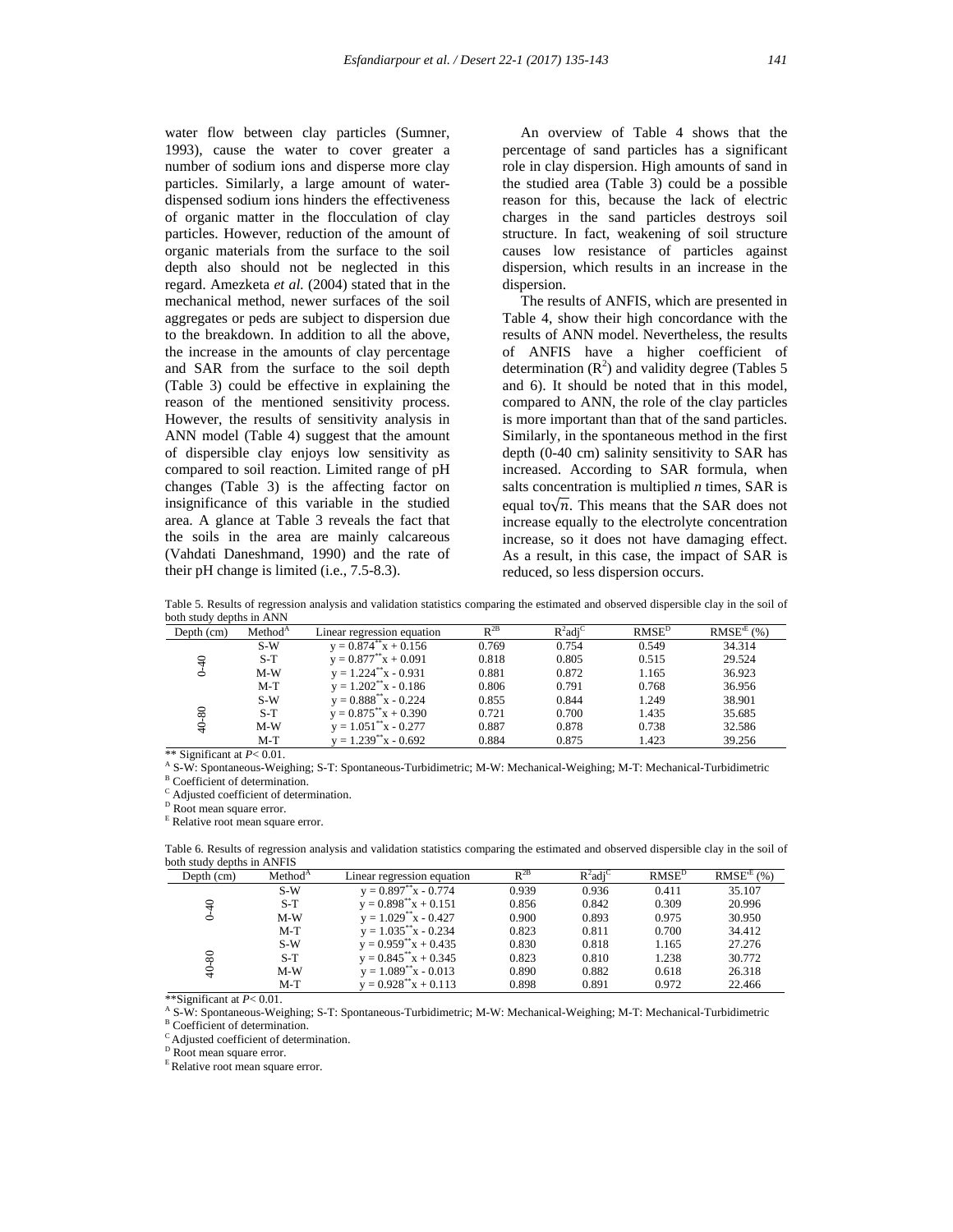Although the use of both ANN and ANFIS models estimated the amount of dispersion of clay with relatively good accuracy (Tables 5 and 6), it can be said that since the ANFIS uses fuzzy logic (Zadeh, 1965) in its calculations, rather than a binary attitude (zero and one) to the soil, it considers the continuous nature of soil. Therefore, it appears that the ANFIS model is more adaptable to the nature of the changes in environmental variables. Consequently, it offers more appropriate responses according to the calculated validation statistics (Table 6) as compared to the ANN (Table 5).

## **4. Conclusion**

The results of studying the importance of input variables in ANN model show clay sensitivity to the level of salinity, SAR and the percentage of sand in the first depth. However, in turbidimetric method, the sensitivity to SAR was lower than the weighing method. Meanwhile, in the second depth, level of sensitivity to the percentage of clay had increased as compared to the salinity level. Mechanical methods in both methods (weighing and turbidity measurement) and for both depths had almost similar results. Overall, in both depths and for both weighing and turbidimetric methods, the sensitivity to the percentage of clay and sand, and SAR were higher than other variables. On the other hand, sensitivity of dispersible clay to soil reaction was low.

 The results of studying the importance of input variables in ANFIS model showed spontaneous dispersible clay by weighing and turbidimetric methods in the first depth had more sensitivity to clay percentage than ANN model. However, with increase in depth, the degree of sensitivity to SAR increased. In addition, in spontaneous method, the lowest sensitivity to the percentage of sand and soil reaction was observed. Mechanical dispersible clay in weighing in the depth of 0-40 cm showed great sensitivity to clay percentage and SAR, as the turbidimetric method sensitivity to sand percentage has increased. In the depth of 40-80 cm, the sensitivity was almost similar to the first depth but the difference was that the sensitivity of sand percentage to salinity in the second depth increased as compared to the first depth. In this model, like ANN model, the least sensitivity of dispersible clay, spontaneous or mechanical, was observed with respect to the soil reaction in both depths. However, the ANFIS model results as compared with ANN model had relatively higher accuracy, and higher performance of ANFIS model for the study of environmental variables was proved.

## **Acknowledgements**

Financial support and laboratory facilities provided by Department of Soil Science, Vali-e-Asr University of Rafsanjan are highly acknowledged.

#### **References**

- Agassi, M., I. Shainberg, J. Morin, 1981. Effect of electrolyte concentration and soil sodicity on the infiltration rate and crust formation. Soil Science, 45; 848-851.
- Alipour, H., S.J. Hosseinifard, 2006. Diagnosis of Nutrient Deficiency in Pistachio, 2<sup>nd</sup> ed., Iran's Pistachio Research Institute, Rafsanjan, Iran. 53 pp.
- Amezketa, E., R. Aragüés, R. Gazol, 2004. Infiltration of water in disturbed soil columns as affected by clay dispersion and aggregate slaking. Spanish Journal of Agricultural Research, 2; 459-471.
- Amezketa, E., R. Aragues, R. Carranza, B. Urgel, 2003. Chemical, spontaneous and mechanical dispersion of clays in arid-zone soils. Spanish Journal of Agriculture Research, 1; 95-107.
- Ayars, J.G., R.B. Hutmacher, R.A. Schoneman, S.S. Vait, 1993. Long term use of saline water for irrigation. Irrigation Science, 14; 27-34.
- Barin, J., 1984. Genesis, distribution and classification of sodic soils in Oklahama. Soil Science, 17; 300- 314.
- Boardman, J., 2010. A short history of muddy floods. Soil Science Society of America Journal, 21; 303- 309.
- Czyz, E.A., A.R. Dexter, H. Terelak, 2002. Content of readily dispersible clay in the arable layer of some Polish soils. In: Pagliai M., Jones J., editors. Sustainable Land Management-Environmental Protection-A Soil Physical Approach. Advances in Geoecology. Catena Verlag, Germany; p. 115-124.
- During, P.B., J.G. Chaney, 1984. Dispersion of kaolinite dissolved organic matter from Douglas-fir roots. Canadian Journal of Soil Science, 64; 445-455.
- Duxbury, J.M., M.S. Smith, J.W. Doran, 1989. Soil organic matter as a source and a sink of plant nutrients. In: Coleman D.C., Oades J.M., Uehara G., editors. Dynamics of soil organic matter in tropical ecosystems. University of Hawaii press, Honolulu; p. 33-67.
- Emerson, W.W., 1983. Inter-particle bonding. In: Kamper J.D., Rhoades J.D., editors. An Australian Viewpoint. Division of soils, CSIRO: Melbourne/Academic Press, London; p. 477-498.
- Eswaran, H., R. Lal, P.F. Reich, 2001. Land degradation: an overview. In: Bridges E.M., Hannam I.D., Oldeman L.R., Pening de Vries F.W.T., Scherr S.J., Sompatpanit, S., editors. Responses to Land Degradation. Proc. 2<sup>nd</sup>. International Conference on Land Degradation and Desertification, Khon Kaen, Thailand. Oxford Press, New Delhi, India.
- Etana, A., T. Rydberg, J. Arvidsson, 2009. Readily dispersible clay and particle transport in five Swedish soils under long-term shallow tillage and